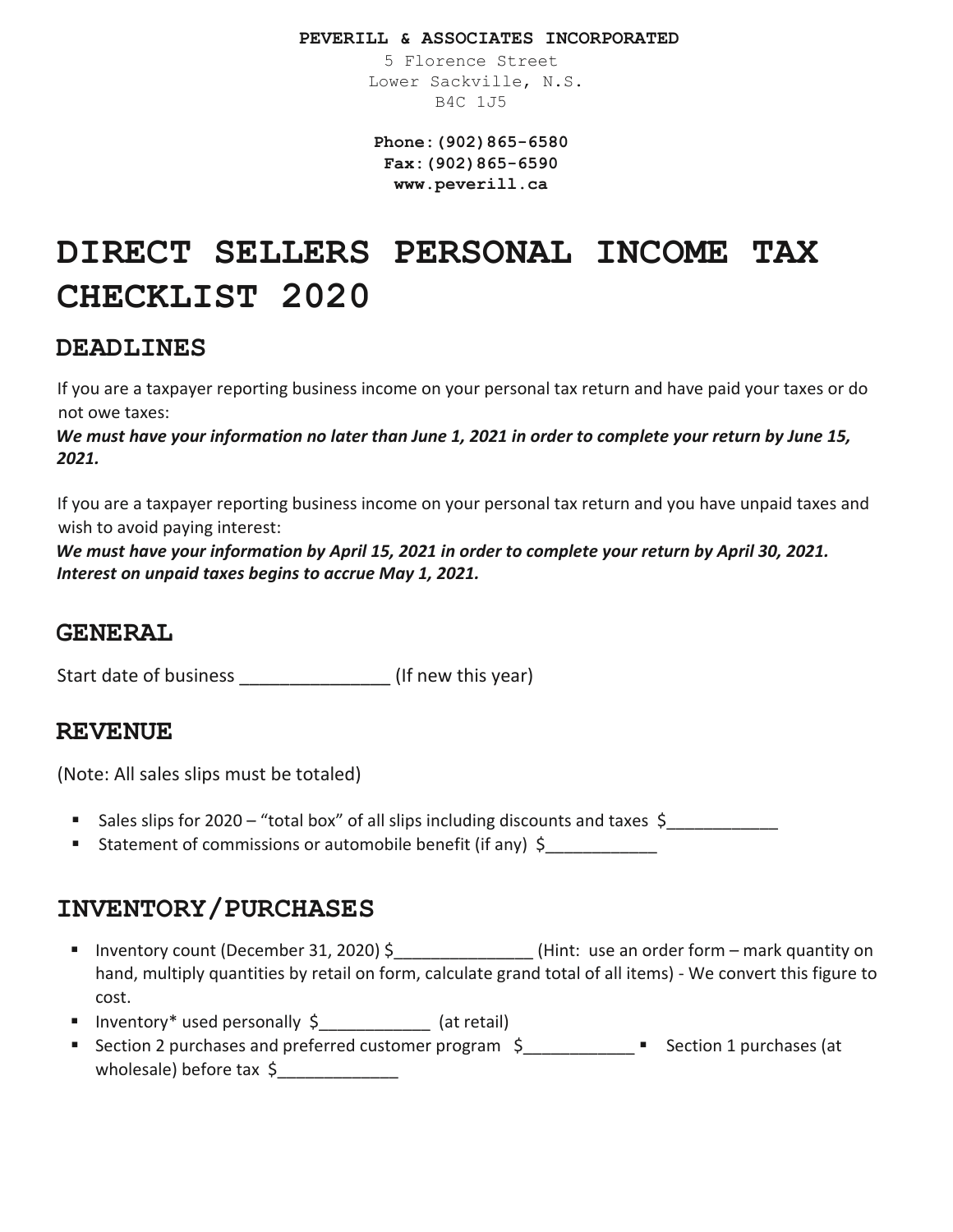### **EXPENSES**

Please provide us with the following amounts:

- Advertising \$\_\_\_\_\_\_\_\_\_\_\_\_
- Dues and fees \$
- Postage/Freight (post office/courier receipts) \$
- Interest business portion only (from credit card and/or line of credit) highlight business charges on statements \$
- Other bank charges \$
- Any food/beverage or restaurant receipts (related to client or business travel only)  $\mathsf{s}\_\_$
- Office (business cards, faxes, paper, envelopes, etc.) \$\_\_\_\_\_\_\_\_\_\_\_\_
- $\blacksquare$  Supplies  $\zeta$
- Tax preparation (last year) \$\_\_\_\_\_\_\_\_\_\_\_\_ (if we did not prepare it)
- Salaries paid to your employees if any \$
- Travel (airfare, hotel, transportation) \$
- Telephone cellular (highlight business calls on phone bills including tax) \$
	- Telephone **long distance** for business (highlight/underline on phone bills incl. tax) \$\_\_\_\_\_\_\_\_\_\_\_\_

\_\_\_\_\_\_\_\_\_\_\_\_\_\_\_\_\_\_\_\_\_\_\_\_\_\_\_\_\_\_\_\_\_\_\_\_\_\_\_\_\_\_\_\_\_\_\_\_\_\_\_\_\_\_\_\_\_\_\_\_\_\_\_\_\_\_\_\_\_\_\_\_\_\_\_\_\_\_\_\_\_\_ \_\_\_\_\_\_\_\_\_\_\_\_\_\_\_\_\_\_\_\_\_\_\_\_\_\_\_\_\_\_\_\_\_\_\_\_\_\_\_\_\_\_\_\_\_\_\_\_\_\_\_\_\_\_\_\_\_\_\_\_\_\_\_\_\_\_\_\_\_\_\_\_\_\_\_\_\_\_\_\_\_\_ \_\_\_\_\_\_\_\_\_\_\_\_\_\_\_\_\_\_\_\_\_\_\_\_\_\_\_\_\_\_\_\_\_\_\_\_\_\_\_\_\_\_\_\_\_\_\_\_\_\_\_\_\_\_\_\_\_\_\_\_\_\_\_\_\_\_\_\_\_\_\_\_\_\_\_\_\_\_\_\_\_\_ \_\_\_\_\_\_\_\_\_\_\_\_\_\_\_\_\_\_\_\_\_\_\_\_\_\_\_\_\_\_\_\_\_\_\_\_\_\_\_\_\_\_\_\_\_\_\_\_\_\_\_\_\_\_\_\_\_\_\_\_\_\_\_\_\_\_\_\_\_\_\_\_\_\_\_\_\_\_\_\_\_\_ \_\_\_\_\_\_\_\_\_\_\_\_\_\_\_\_\_\_\_\_\_\_\_\_\_\_\_\_\_\_\_\_\_\_\_\_\_\_\_\_\_\_\_\_\_\_\_\_\_\_\_\_\_\_\_\_\_\_\_\_\_\_\_\_\_\_\_\_\_\_\_\_\_\_\_\_\_\_\_\_\_\_

**DEFECTER SCHOOLS** (provide explanation)

\_\_\_\_\_\_\_\_\_\_\_\_\_\_\_\_\_\_\_\_\_\_\_\_\_\_\_\_\_\_\_\_\_\_\_\_\_\_\_\_\_\_\_\_\_

 Assets over \$500 **if purchased in 2020 Please specify**: computer, furniture etc. and provide breakdown if more than one asset purchased in year)  $\oint$ 

# **HOME OFFICE MEASUREMENT**

#### MEASUREMENT

- Square footage of entire house \_\_\_\_\_\_\_\_\_\_\_\_\_\_\_\_\_\_ sq. ft.
- Square footage of room used for office \_\_\_\_\_\_\_\_\_\_\_\_\_\_\_\_\_\_\_\_\_\_\_ sq. ft.

#### **EXPENSES**

Heat (if other than electric) \$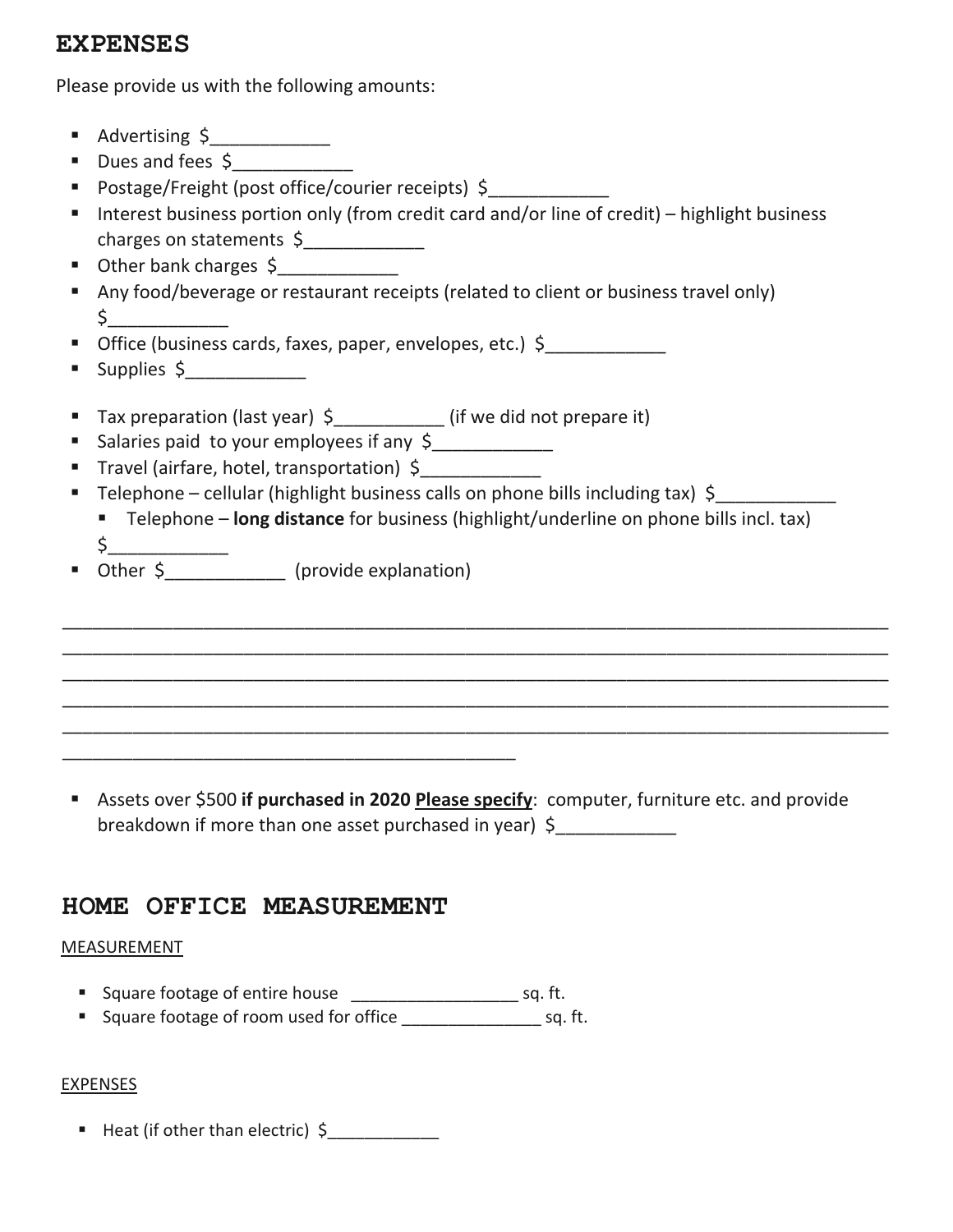- Electricity \$\_\_\_\_\_\_\_\_\_\_\_\_
- House/apartment insurance \$
- Repairs or maintenance to house/apartment \$
- Mortgage interest (statement from bank) \$
- Property taxes paid (statement from bank or municipality) \$
- Rent  $\zeta$
- $\blacksquare$  Internet \$
- Water \$\_\_\_\_\_\_\_\_\_\_\_\_

# **AUTOMOBILE CHECKLIST**

KILOMETERS (Note: Let us know if you used 2 cars for business in 2020)

- Odometer reading end of year December 31, 2020 **by all and the set of the set of the S**km
- Odometer reading beginning of year January 1, 2020<sup>\*</sup> \_\_\_\_\_\_\_\_\_\_\_\_\_\_\_\_\_\_km
- Kilometers driven for business **Kilometers** driven for business **Kilometers** driven business
- or at date when business started in 2020

## **VEHICLE SPECIFICATIONS (Only if purchased in 2020)**

- $\blacksquare$  Model \_\_\_\_\_\_\_\_\_\_\_\_\_\_\_\_\_
- Year **Demonstrate**
- **Date of purchase**
- Purchase price (including taxes) \$
- In vehicle purchased this year, trade in amount from old vehicle
- **If purchased new this year, please include a copy of the purchase invoice for us to see.**

# **VEHICLE EXPENSES**

- Gas \$ \_\_\_\_\_\_\_\_\_\_\_\_\_ (receipts for the business year only)
- Repairs and Maintenance \$ (receipts for business year only)
- **Insurance paid during the year \$**
- License \$ (Dept. of Motor Vehicles)
- Vehicle loan interest (request a statement from your bank) \$
- Lease payments (highlight all charges on statement from finance co.) \$
- MACPASS (used for business only) \$
- **Parking slips (used for business only)**  $\oint$

# **THE FOLLOWING SLIPS MUST BE FILED WITH CANADA REVENUE AGENCY:**

■ T4 slip from each employer during 2020